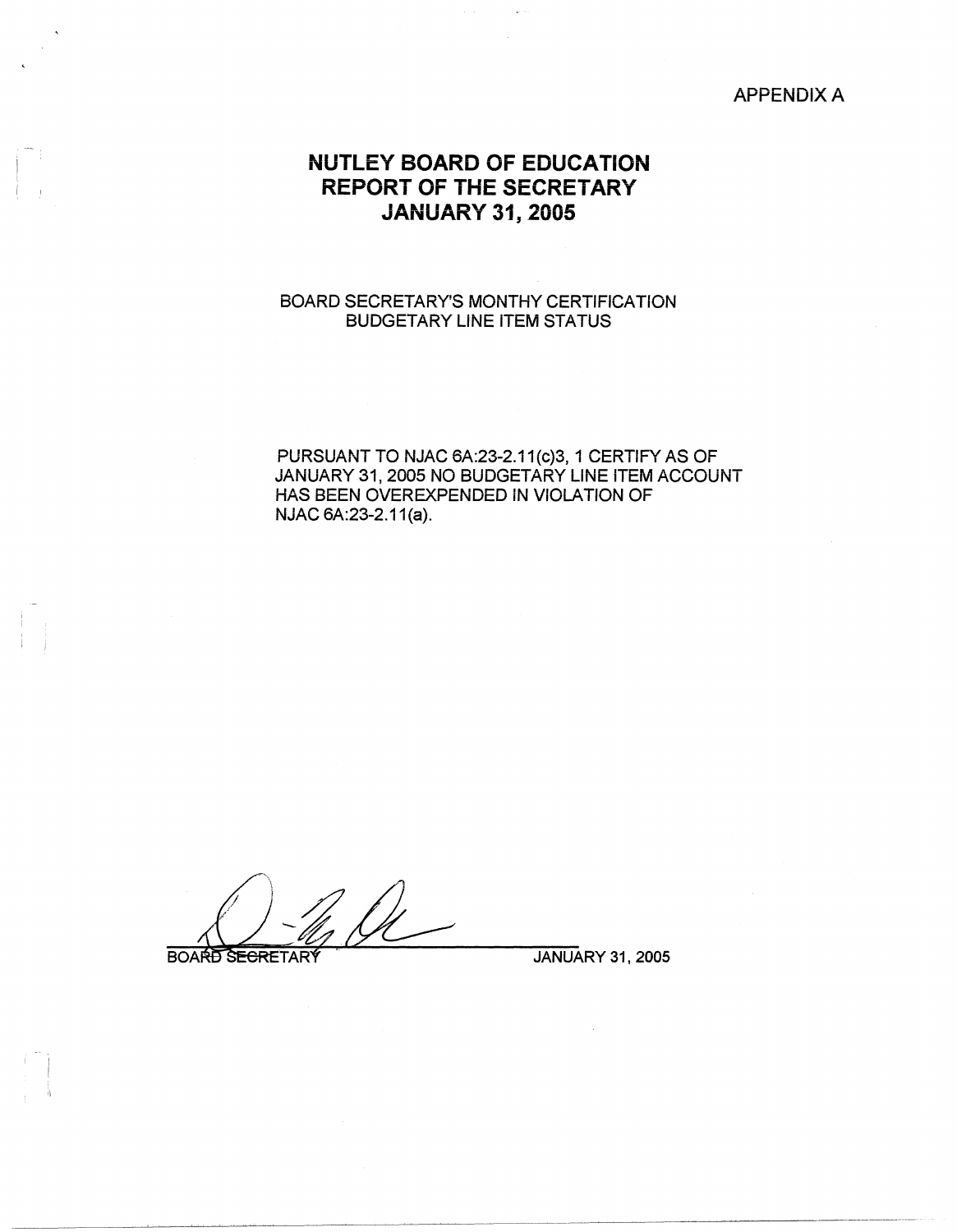$\mathbf{r}$ 

 $\frac{1}{4}$ 

**02/07/05** 

| <b>Starting date</b>     | 7/1/04                      | <b>Ending date</b>                          | 1/31/05 |                                    | <b>Fund: 10</b>   |                 |
|--------------------------|-----------------------------|---------------------------------------------|---------|------------------------------------|-------------------|-----------------|
|                          | Assets:                     |                                             |         | <b>Assets and Resources</b>        |                   |                 |
| 101                      | Cash in bank                |                                             |         |                                    |                   | \$2,773,106.66  |
| $102 - 106$              | Cash Equivalents            |                                             |         |                                    |                   | \$4,020.00      |
| 111                      | Investments                 |                                             |         |                                    |                   | \$0.00          |
| 116                      | Capital Reserve Account     |                                             |         |                                    |                   | \$117,963.91    |
| 121                      | Tax levy Receivable         |                                             |         |                                    |                   | \$0.00          |
|                          | Accounts Receivable:        |                                             |         |                                    |                   |                 |
| 132                      | Interfund                   |                                             |         |                                    | \$8,234.85        |                 |
| 141                      |                             | Intergovernmental - State                   |         |                                    | \$88,757.34       |                 |
| 142                      |                             | Intergovernmental - Federal                 |         |                                    | \$0.00            |                 |
| 143                      |                             | Intergovernmental - Other                   |         |                                    | \$0.00            |                 |
| 153, 154                 |                             | Other (net of estimated uncollectable of \$ |         |                                    | \$19,132.26       | \$116,124.45    |
|                          | Loans Receivable:           |                                             |         |                                    |                   |                 |
| 131                      | Interfund                   |                                             |         |                                    | \$0.00            |                 |
| 151, 152                 |                             | Other (Net of estimated uncollectable of \$ |         |                                    | \$0.00            | \$0.00          |
|                          | <b>Other Current Assets</b> |                                             |         |                                    |                   | \$0.00          |
|                          | <b>Resources:</b>           |                                             |         |                                    |                   |                 |
| 301                      | <b>Estimated revenues</b>   |                                             |         |                                    | \$43,394,228.00   |                 |
| 302                      |                             | Less revenues                               |         |                                    | (\$24,661,550.84) | \$18,732,677.16 |
|                          |                             | <b>Total assets and resources</b>           |         |                                    |                   | \$21,743,892.18 |
|                          |                             |                                             |         | <b>Liabilities and fund equity</b> |                   |                 |
|                          | Liabilities:                |                                             |         |                                    |                   |                 |
| 411                      |                             | Intergovernmental accounts payable - state  |         |                                    |                   | \$0.00          |
| 421                      | Accounts payable            |                                             |         |                                    |                   | \$2,360.34      |
| 431                      | Contracts payable           |                                             |         |                                    |                   | \$0.00          |
| 451                      | Loans payable               |                                             |         |                                    |                   | \$0.00          |
| 481                      | Deferred revenues           |                                             |         |                                    |                   | \$0.00          |
| $\mathcal{I}_\mathrm{c}$ | Other current liabilities   |                                             |         |                                    |                   | \$0.00          |
|                          |                             | <b>Total liabilities</b>                    |         |                                    |                   | \$2,360.34      |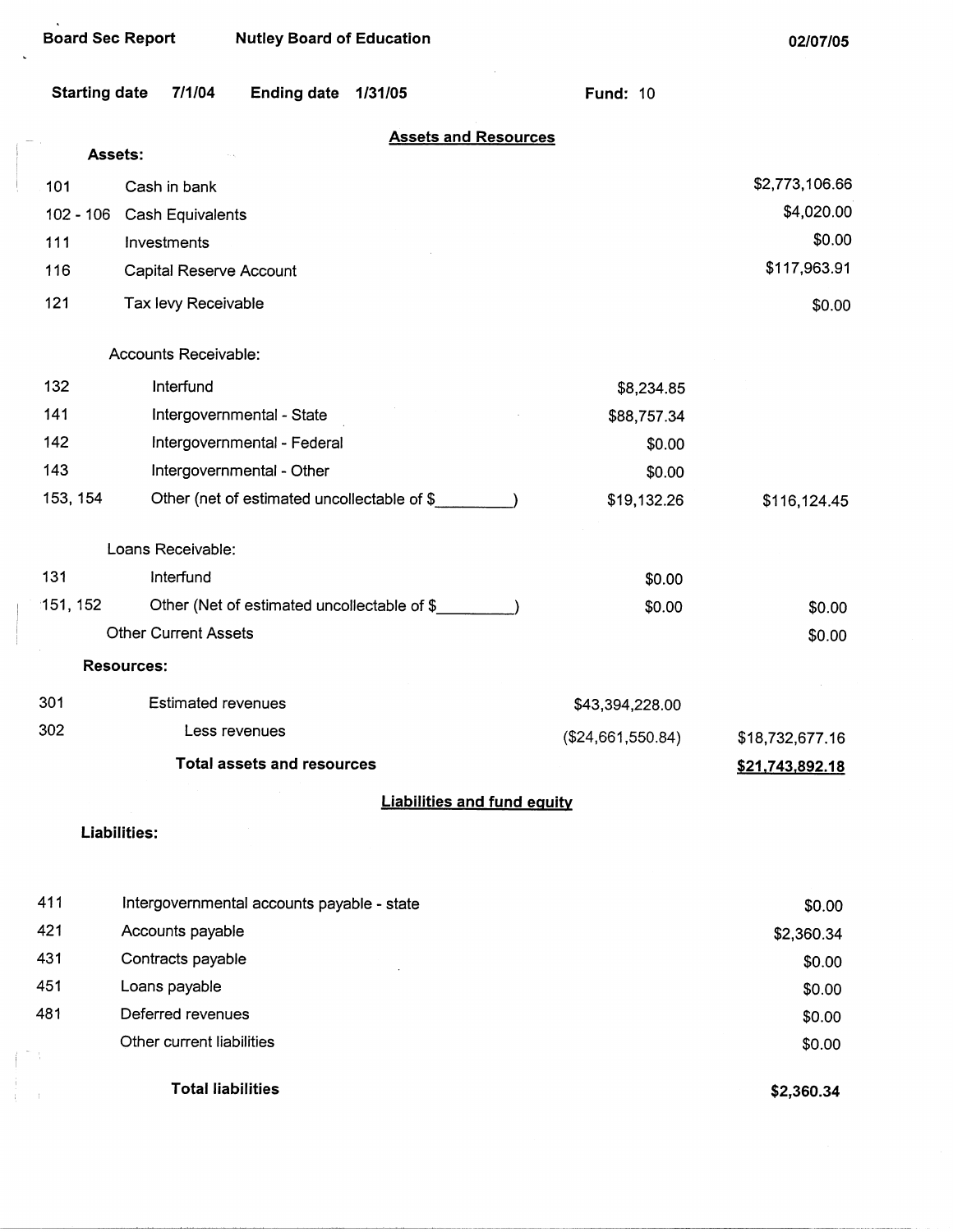| <b>Board Sec Report</b> |                            | <b>Nutley Board of Education</b>                |                                                        |                   | 02/07/05          |                   |
|-------------------------|----------------------------|-------------------------------------------------|--------------------------------------------------------|-------------------|-------------------|-------------------|
| <b>Starting date</b>    | 7/1/04                     | <b>Ending date</b>                              | 1/31/05                                                |                   | <b>Fund: 10</b>   | 41 F.             |
| <b>Fund Balance:</b>    |                            |                                                 |                                                        |                   |                   |                   |
| Appropriated:           |                            |                                                 |                                                        |                   |                   |                   |
| 753,754                 |                            | Reserve for encumbrances                        |                                                        |                   | \$16,194,524.20   |                   |
| 761                     |                            | Capital reserve account - July                  |                                                        |                   | \$116,706.45      |                   |
| 604                     |                            | Add: Increase in capital reserve                |                                                        |                   | \$0.00            |                   |
| 307                     |                            |                                                 | Less: Budgeted w/d from capital reserve eligible costs |                   | \$0.00            |                   |
| 309                     |                            |                                                 | Less: Budgeted w/d from capital reserve excess costs   |                   | \$0.00            | \$116,706.45      |
| 762                     |                            | Adult education programs                        |                                                        |                   | \$0.00            |                   |
| 751,752,76x             | Other reserves             |                                                 |                                                        |                   | \$0.00            |                   |
| 601                     | Appropriations             |                                                 |                                                        | \$42,786,146.92   |                   |                   |
| 602                     |                            | Less: Expenditures                              | (\$23,334,911.59)                                      |                   |                   |                   |
|                         |                            | Encumbrances                                    | (\$16, 194, 493.78)                                    | (\$39,529,405.37) | \$3,256,741.55    |                   |
|                         | Total appropriated         |                                                 |                                                        |                   | \$19,567,972.20   |                   |
| Unappropriated:         |                            |                                                 |                                                        |                   |                   |                   |
| 770                     |                            | Fund balance, July 1                            |                                                        |                   | \$1,314,654.04    |                   |
| 303                     |                            | Budgeted fund balance                           |                                                        |                   | \$858,905.60      |                   |
|                         | <b>Total fund balance</b>  |                                                 |                                                        |                   |                   | \$21,741,531.84   |
|                         |                            | Total liabilities and fund equity               |                                                        |                   |                   | \$21,743,892.18   |
|                         |                            | <b>Recapitulation of Budgeted Fund Balance:</b> |                                                        |                   |                   |                   |
|                         |                            |                                                 |                                                        | <b>Budgeted</b>   | <u>Actual</u>     | <b>Variance</b>   |
| Appropriations          |                            |                                                 |                                                        | \$42,786,146.92   | \$39,529,405.37   | \$3,256,741.55    |
| Revenues                |                            |                                                 |                                                        | (\$43,394,228.00) | (\$24,661,550.84) | (\$18,732,677.16) |
| Subtotal                |                            |                                                 |                                                        | (\$608,081.08)    | \$14,867,854.53   | (\$15,475,935.61) |
|                         |                            | Change in capital reserve account:              |                                                        |                   |                   |                   |
|                         | Plus - Increase in reserve |                                                 |                                                        | \$0.00            | \$1,257.46        | (\$1,257.46)      |
|                         |                            | Less - Withdrawal from reserve                  |                                                        | \$0.00            | \$0.00            |                   |
| Subtotal                |                            |                                                 |                                                        | (\$608,081.08)    | \$14,869,111.99   | (\$15,477,193.07) |
|                         |                            | Less: Adjustment for prior year                 |                                                        | (S250.824.52)     | (S250.824.52)     |                   |

Budgeted fund balance

Prepared and submitted by :

Board Secretary

(\$250,824.52) (\$858,905.60)

Date

\$14,618,287.47 (\$15,477,193.07)

(\$250,824.52)

 $\ddot{\phantom{a}}$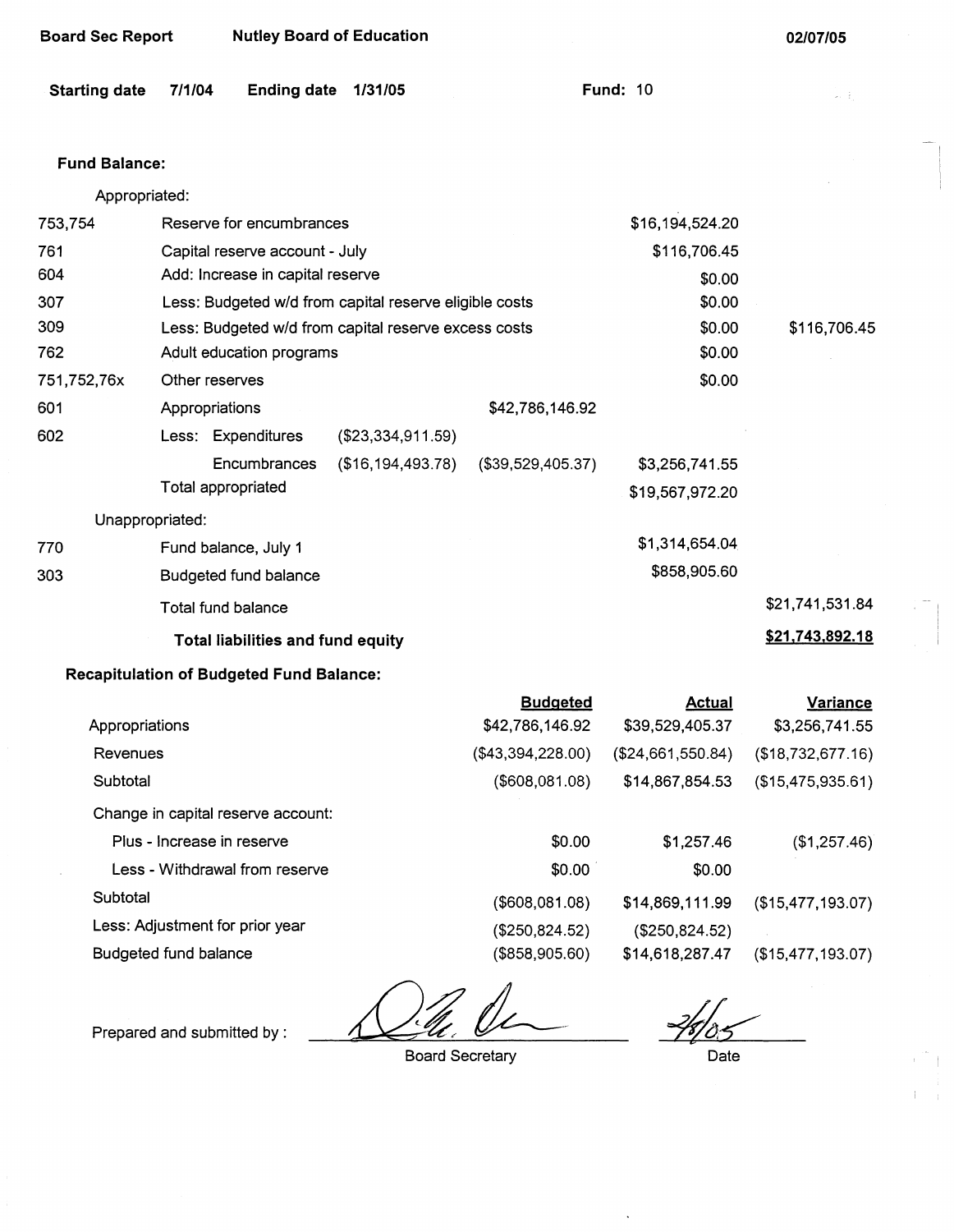| <b>Board Sec Report</b> | <b>Nutley Board of Education</b>              |                 | 02/07/05       |
|-------------------------|-----------------------------------------------|-----------------|----------------|
| <b>Starting date</b>    | 7/1/04<br><b>Ending date</b><br>1/31/05       | <b>Fund: 20</b> |                |
|                         | <b>Assets and Resources</b><br><b>Assets:</b> |                 |                |
| 101                     | Cash in bank                                  |                 | (\$323,776.02) |
| $102 - 106$             | Cash Equivalents                              |                 | \$0.00         |
| 111                     | Investments                                   |                 | \$0.00         |
| 116                     | Capital Reserve Account                       |                 | \$0.00         |
| 121                     | Tax levy Receivable                           |                 | \$0.00         |
|                         | Accounts Receivable:                          |                 |                |
| 132                     | Interfund                                     | \$0.00          |                |
| 141                     | Intergovernmental - State                     | \$694.07        |                |
| 142                     | Intergovernmental - Federal                   | \$440.96        |                |
| 143                     | Intergovernmental - Other                     | \$0.00          |                |
| 153, 154                | Other (net of estimated uncollectable of \$   | \$0.00          | \$1,135.03     |
|                         | Loans Receivable:                             |                 |                |
| 131                     | Interfund                                     | \$0.00          |                |
| 151, 152                | Other (Net of estimated uncollectable of \$   | \$0.00          | \$0.00         |
|                         | <b>Other Current Assets</b>                   |                 | \$0.00         |
|                         | <b>Resources:</b>                             |                 |                |
| 301                     | <b>Estimated revenues</b>                     | \$1,425,149.00  |                |
| 302                     | Less revenues                                 | (\$207, 814.00) | \$1,217,335.00 |
|                         | <b>Total assets and resources</b>             |                 | \$894,694.01   |
|                         | <b>Liabilities and fund equity</b>            |                 |                |
|                         | <b>Liabilities:</b>                           |                 |                |
| 101                     | Cash in bank                                  |                 | (\$323,776.02) |
| 411                     | Intergovernmental accounts payable - state    |                 | \$59,834.47    |
| 421                     | Accounts payable                              |                 | \$39,381.15    |
| 431                     | Contracts payable                             |                 | \$0.00         |
| 451                     | Loans payable                                 |                 | \$0.00         |
| 481                     | Deferred revenues                             |                 | \$127,127.92   |
|                         | Other current liabilities                     |                 | \$257.80       |
|                         | <b>Total liabilities</b>                      |                 | \$226,601.34   |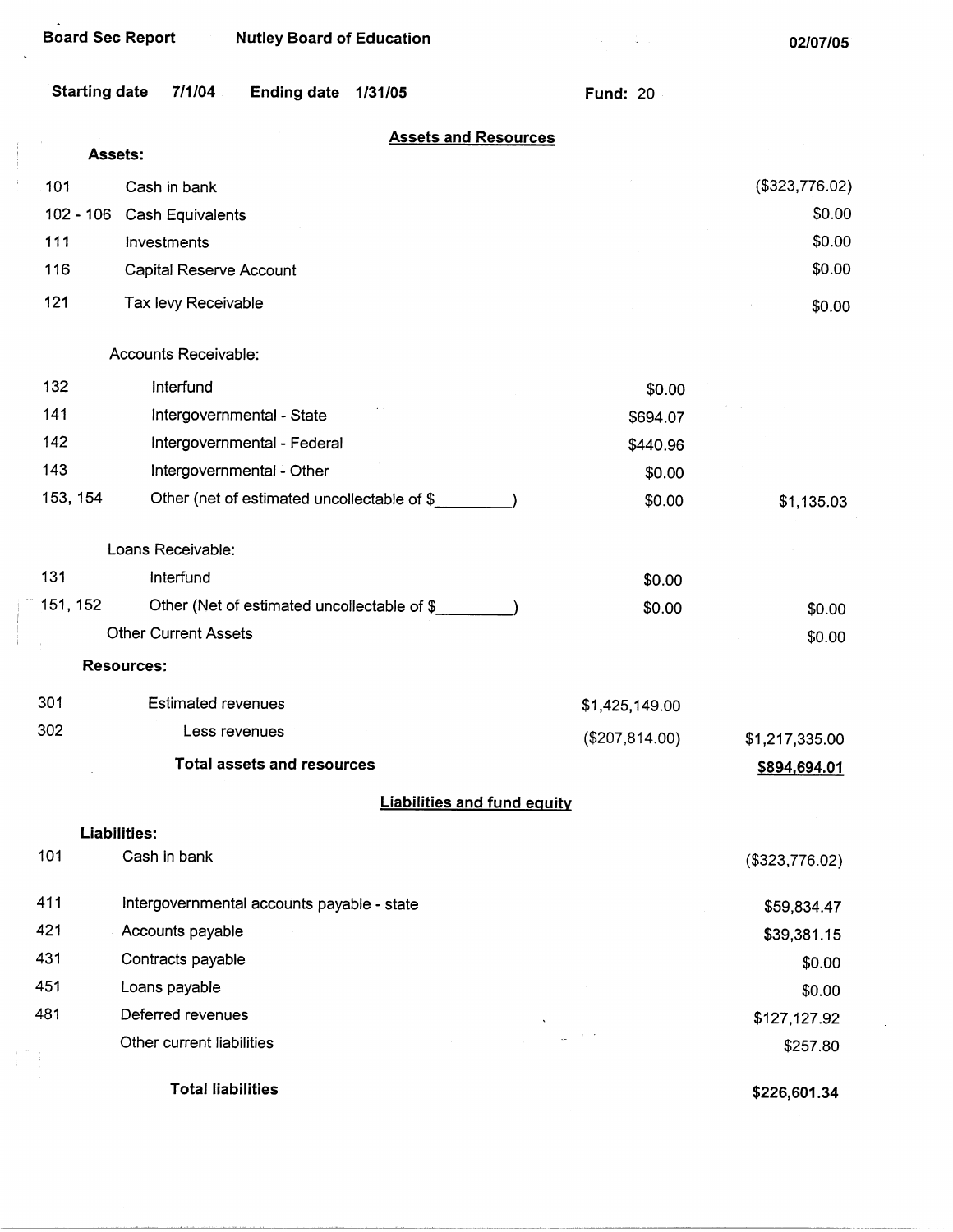| <b>Board Sec Report</b> |                                                        | <b>Nutley Board of Education</b>                |                                                      |                  |                 | 02/07/05         |
|-------------------------|--------------------------------------------------------|-------------------------------------------------|------------------------------------------------------|------------------|-----------------|------------------|
| <b>Starting date</b>    | 7/1/04                                                 | <b>Ending date</b>                              | 1/31/05                                              |                  | <b>Fund: 20</b> |                  |
| <b>Fund Balance:</b>    |                                                        |                                                 |                                                      |                  |                 |                  |
| Appropriated:           |                                                        |                                                 |                                                      |                  |                 |                  |
| 753,754                 |                                                        | Reserve for encumbrances                        |                                                      |                  | \$254,606.90    |                  |
| 761                     |                                                        | Capital reserve account - July                  |                                                      |                  | \$0.00          |                  |
| 604                     |                                                        | Add: Increase in capital reserve                |                                                      |                  | \$0.00          |                  |
| 307                     | Less: Budgeted w/d from capital reserve eligible costs |                                                 |                                                      | \$0.00           |                 |                  |
| 309                     |                                                        |                                                 | Less: Budgeted w/d from capital reserve excess costs |                  | \$0.00          | \$0.00           |
| 762                     |                                                        | Adult education programs                        |                                                      |                  | \$0.00          |                  |
| 751,752,76x             | Other reserves                                         |                                                 |                                                      |                  | \$0.00          |                  |
| 601                     | Appropriations                                         |                                                 |                                                      | \$1,581,391.40   |                 |                  |
| 602                     |                                                        | Less: Expenditures                              | (\$774,620.60)                                       |                  |                 |                  |
|                         |                                                        | Encumbrances                                    | (\$293,987.85)                                       | (\$1,068,608.45) | \$512,782.95    |                  |
|                         | Total appropriated                                     |                                                 |                                                      |                  | \$767,389.85    |                  |
| Unappropriated:         |                                                        |                                                 |                                                      |                  |                 |                  |
| 770                     |                                                        | Fund balance, July 1                            |                                                      |                  | \$0.00          |                  |
| 303                     |                                                        | <b>Budgeted fund balance</b>                    |                                                      |                  | (\$99,297.18)   |                  |
|                         | Total fund balance                                     |                                                 |                                                      |                  |                 | \$668,092.67     |
|                         |                                                        | Total liabilities and fund equity               |                                                      |                  |                 | \$894,694.01     |
|                         |                                                        | <b>Recapitulation of Budgeted Fund Balance:</b> |                                                      |                  |                 |                  |
|                         |                                                        |                                                 |                                                      | <b>Budgeted</b>  | <b>Actual</b>   | Variance         |
| Appropriations          |                                                        |                                                 |                                                      | \$1,581,391.40   | \$1,068,608.45  | \$512,782.95     |
| Revenues                |                                                        |                                                 |                                                      | (\$1,425,149.00) | (\$207,814.00)  | (\$1,217,335.00) |
| Subtotal                |                                                        |                                                 |                                                      | \$156,242.40     | \$860,794.45    | (\$704,552.05)   |
|                         |                                                        | Change in capital reserve account:              |                                                      |                  |                 |                  |
|                         | Plus - Increase in reserve                             |                                                 |                                                      | \$0.00           | \$0.00          | \$0.00           |
|                         |                                                        | Less - Withdrawal from reserve                  |                                                      | \$0.00           | \$0.00          |                  |
| Subtotal                |                                                        |                                                 |                                                      | \$156,242.40     | \$860,794.45    | (\$704,552.05)   |
|                         |                                                        | Less: Adjustment for prior year                 |                                                      | (\$56,945.22)    | (\$56,945.22)   |                  |

Budgeted fund balance

Prepared and submitted by :

Board Secretary

\$99,297.18

Date

**\$803,849.23** 

(\$704,552.05)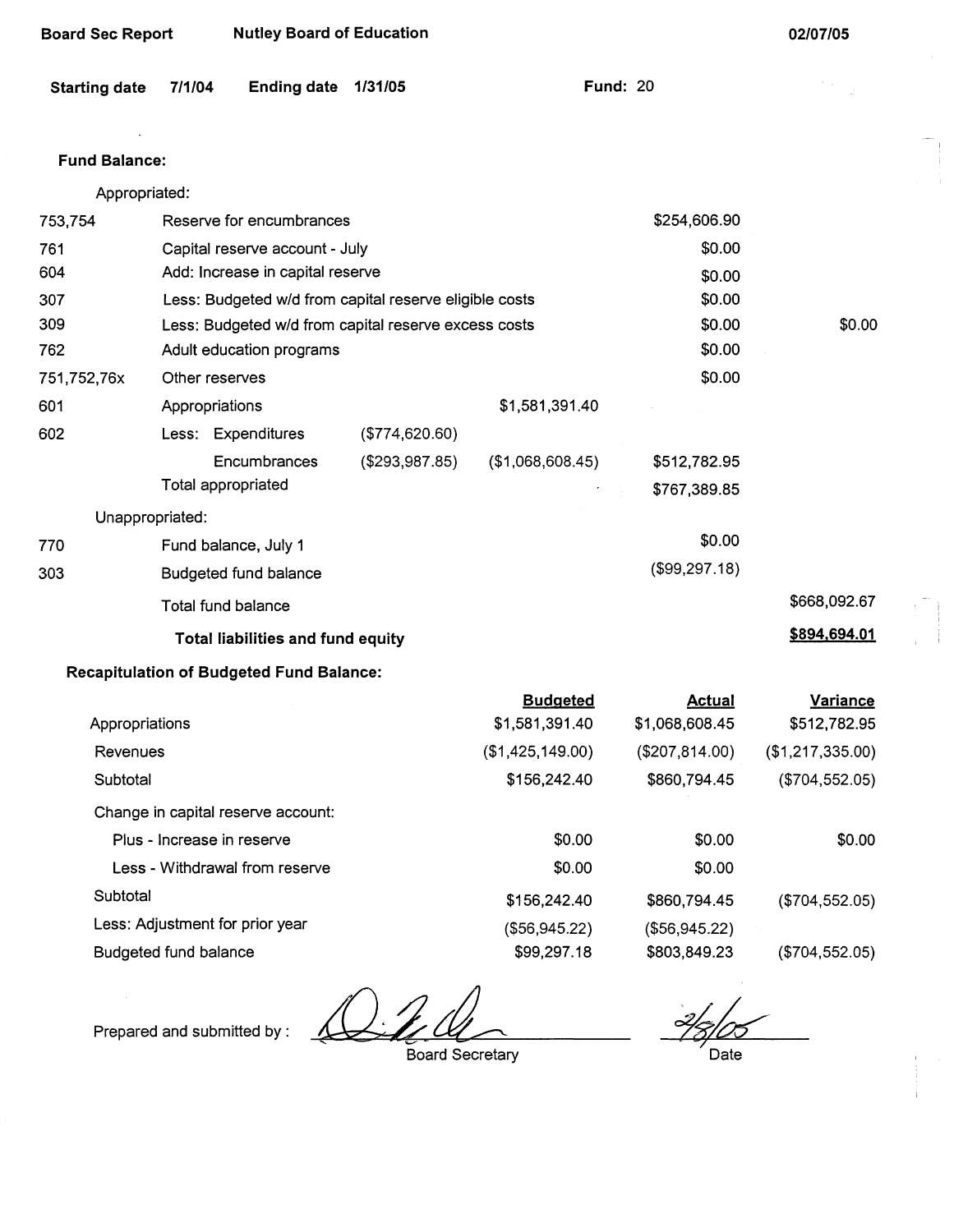L.

 $\gamma$ 

| Starting date 7/1/04 |  | Ending date 1/31/05 |  |  |
|----------------------|--|---------------------|--|--|
|----------------------|--|---------------------|--|--|

Fund: 30

| <b>Assets and Resources</b> |  |  |
|-----------------------------|--|--|
|                             |  |  |

.<br>Politika prin

 $\bar{z}$ 

|             | Assets:                                     |                  |                      |
|-------------|---------------------------------------------|------------------|----------------------|
| 101         | Cash in bank                                |                  | (\$435,489.95)       |
| $102 - 106$ | Cash Equivalents                            |                  | \$0.00               |
| 111         | Investments                                 |                  | \$0.00               |
| 116         | Capital Reserve Account                     |                  | \$0.00               |
| 121         | Tax levy Receivable                         |                  | \$0.00               |
|             | Accounts Receivable:                        |                  |                      |
| 132         | Interfund                                   | \$0.00           |                      |
| 141         | Intergovernmental - State                   | \$1,744,416.75   |                      |
| 142         | Intergovernmental - Federal                 | \$0.00           |                      |
| 143         | Intergovernmental - Other                   | \$0.00           |                      |
| 153, 154    | Other (net of estimated uncollectable of \$ | \$0.00           | \$1,744,416.75       |
|             | Loans Receivable:                           |                  |                      |
| 131         | Interfund                                   | \$0.00           |                      |
| 151, 152    | Other (Net of estimated uncollectable of \$ | \$0.00           | \$0.00               |
|             | <b>Other Current Assets</b>                 |                  | \$0.00               |
|             | <b>Resources:</b>                           |                  |                      |
| 301         | <b>Estimated revenues</b>                   | \$0.00           |                      |
| 302         | Less revenues                               | (\$1,662,948.30) | (\$1,662,948.30)     |
|             | <b>Total assets and resources</b>           |                  | $($ \$354,021.50)    |
|             | <b>Liabilities and fund equity</b>          |                  |                      |
|             | Liabilities:                                |                  |                      |
| 101         | Cash in bank                                |                  | $($ \$435,489.95 $)$ |
| 411         | Intergovernmental accounts payable - state  |                  | \$0.00               |
| 421         | Accounts payable                            |                  | \$284,104.27         |
| 431         | Contracts payable                           |                  | \$0.00               |
| 451         | Loans payable                               |                  | \$0.00               |
| 481         | Deferred revenues                           |                  | \$1,939,323.65       |
|             | Other current liabilities                   |                  | \$8,226.80           |
|             | <b>Total liabilities</b>                    |                  | \$2,231,654.72       |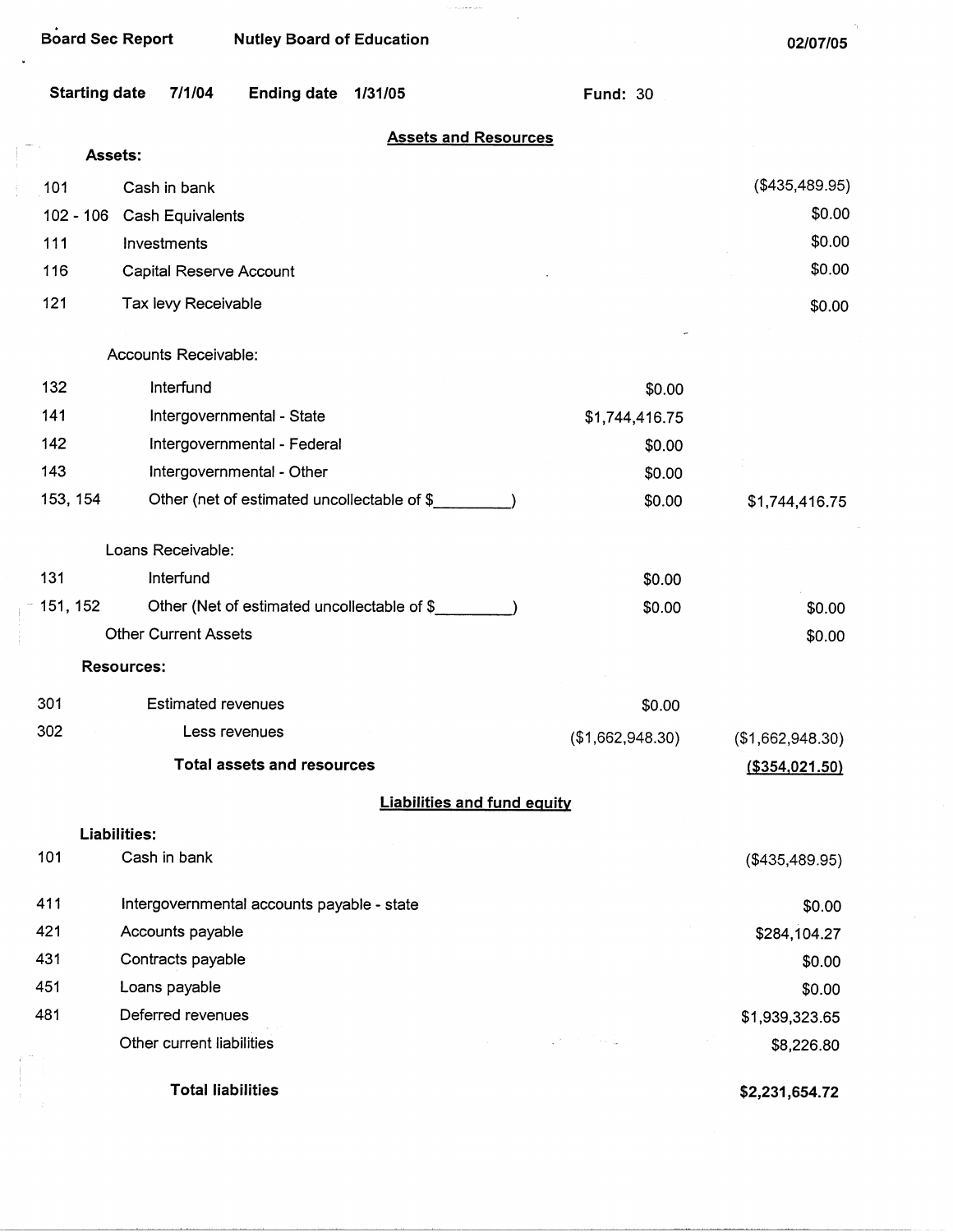| <b>Board Sec Report</b> |                | <b>Nutley Board of Education</b>                |                                                        |                                   |                                 | 02/07/05                            |
|-------------------------|----------------|-------------------------------------------------|--------------------------------------------------------|-----------------------------------|---------------------------------|-------------------------------------|
| <b>Starting date</b>    | 7/1/04         | <b>Ending date</b>                              | 1/31/05                                                |                                   | <b>Fund: 30</b>                 | 大臣                                  |
| <b>Fund Balance:</b>    |                |                                                 |                                                        |                                   |                                 |                                     |
| Appropriated:           |                |                                                 |                                                        |                                   |                                 |                                     |
| 753,754                 |                | Reserve for encumbrances                        |                                                        |                                   | \$782,357.17                    |                                     |
| 761                     |                | Capital reserve account - July                  |                                                        |                                   | \$0.00                          |                                     |
| 604                     |                | Add: Increase in capital reserve                |                                                        |                                   | \$0.00                          |                                     |
| 307                     |                |                                                 | Less: Budgeted w/d from capital reserve eligible costs |                                   | \$0.00                          |                                     |
| 309                     |                |                                                 | Less: Budgeted w/d from capital reserve excess costs   |                                   | \$0.00                          | \$0.00                              |
| 762                     |                | Adult education programs                        |                                                        |                                   | \$0.00                          |                                     |
| 751,752,76x             | Other reserves |                                                 |                                                        |                                   | (\$1,678,717.60)                |                                     |
| 601                     | Appropriations |                                                 |                                                        | \$1,846,833.26                    |                                 |                                     |
| 602                     |                | Less: Expenditures                              | (\$2,207,477.56)                                       |                                   |                                 |                                     |
|                         |                | Encumbrances                                    | (\$1,055,775.44)                                       | (\$3,263,253.00)                  | (\$1,416,419.74)                |                                     |
|                         |                | Total appropriated                              |                                                        |                                   | (\$2,312,780.17)                |                                     |
| Unappropriated:         |                |                                                 |                                                        |                                   |                                 |                                     |
| 770                     |                | Fund balance, July 1                            |                                                        |                                   | \$0.00                          |                                     |
| 303                     |                | <b>Budgeted fund balance</b>                    |                                                        |                                   | (\$272,896.05)                  |                                     |
|                         |                | Total fund balance                              |                                                        |                                   |                                 | (\$2,585,676.22)                    |
|                         |                | <b>Total liabilities and fund equity</b>        |                                                        |                                   |                                 | $($ \$354,021.50)                   |
|                         |                | <b>Recapitulation of Budgeted Fund Balance:</b> |                                                        |                                   |                                 |                                     |
| Appropriations          |                |                                                 |                                                        | <b>Budgeted</b><br>\$1,846,833.26 | <b>Actual</b><br>\$3,263,253.00 | <b>Variance</b><br>(\$1,416,419.74) |
| Revenues                |                |                                                 |                                                        | \$0.00                            | (\$1,662,948.30)                | \$1,662,948.30                      |
| Subtotal                |                |                                                 |                                                        | \$1,846,833.26                    | \$1,600,304.70                  | \$246,528.56                        |
|                         |                | Change in capital reserve account:              |                                                        |                                   |                                 |                                     |
|                         |                | Plus - Increase in reserve                      |                                                        | \$0.00                            | \$0.00                          | \$0.00                              |
|                         |                | Less - Withdrawal from reserve                  |                                                        | \$0.00                            | \$0.00                          |                                     |
| Subtotal                |                |                                                 |                                                        | \$1,846,833.26                    | \$1,600,304.70                  | \$246,528.56                        |

Less: Adjustment for prior year Budgeted fund balance

Prepared and submitted by :

Board Secretary

Date

(\$1,573,937.21) \$26,367.49

(\$1,573,937.21) \$272,896.05

\$246,528.56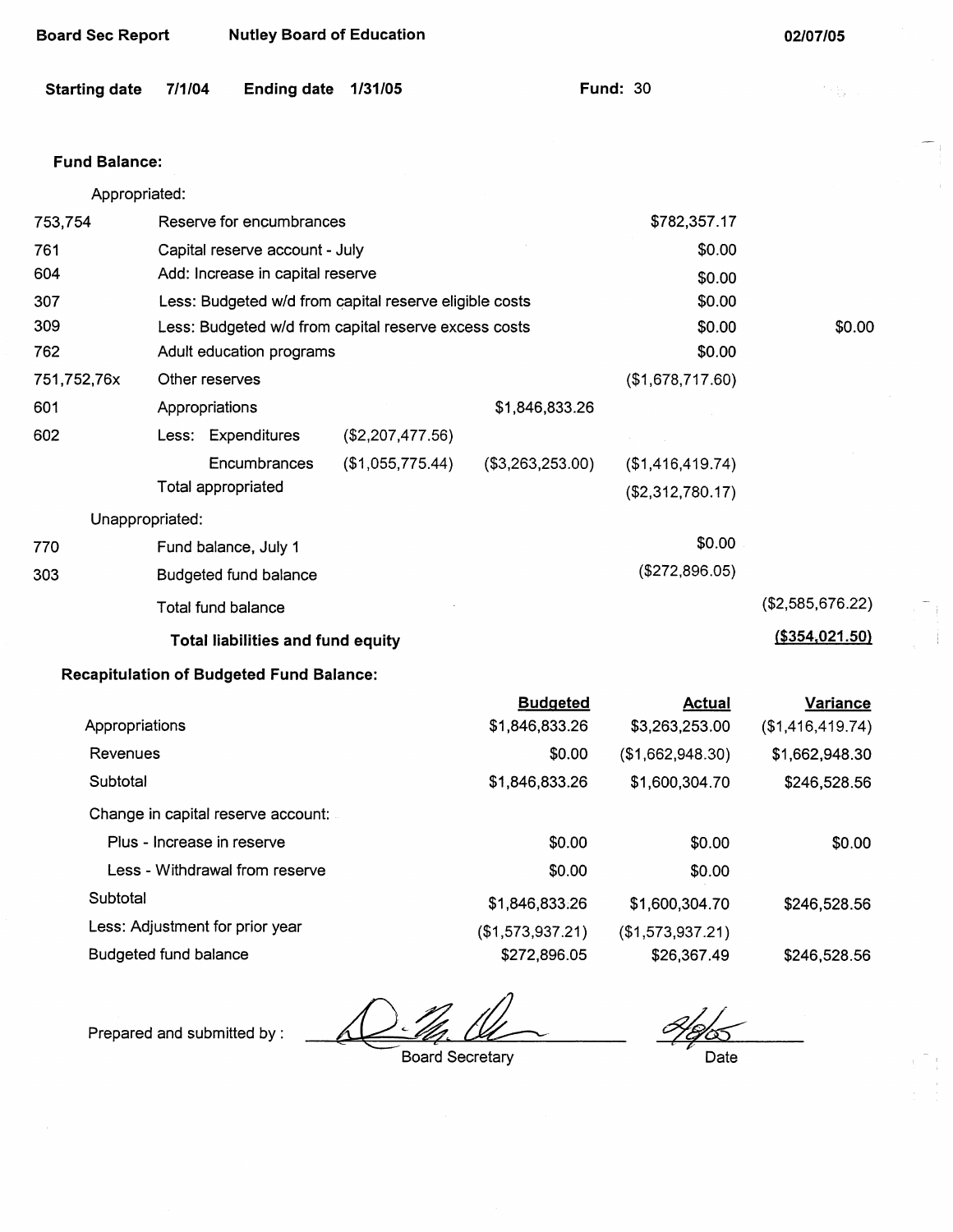J.  $\bar{z}$ 

 $\frac{1}{2}$ ÷  $\mathcal{F}_{\mathcal{A}}$ 

| <b>Starting date</b> | 7/1/04<br><b>Ending date</b><br>1/31/05     | <b>Fund: 40</b> |              |
|----------------------|---------------------------------------------|-----------------|--------------|
|                      | <b>Assets and Resources</b><br>Assets:      |                 |              |
| 101                  | Cash in bank                                |                 | \$68,570.38  |
| $102 - 106$          | Cash Equivalents                            |                 | \$0.00       |
| 111                  | Investments                                 |                 | \$0.00       |
| 116                  | Capital Reserve Account                     |                 | \$0.00       |
|                      |                                             |                 |              |
| 121                  | Tax levy Receivable                         |                 | \$0.00       |
|                      | Accounts Receivable:                        |                 |              |
| 132                  | Interfund                                   | \$0.00          |              |
| 141                  | Intergovernmental - State                   | \$0.00          |              |
| 142                  | Intergovernmental - Federal                 | \$0.00          |              |
| 143                  | Intergovernmental - Other                   | \$0.00          |              |
| 153, 154             | Other (net of estimated uncollectable of \$ | \$0.00          | \$0.00       |
|                      | Loans Receivable:                           |                 |              |
| 131                  | Interfund                                   | \$0.00          |              |
| 151, 152             | Other (Net of estimated uncollectable of \$ | \$0.00          | \$0.00       |
|                      | <b>Other Current Assets</b>                 |                 | \$0.00       |
|                      | <b>Resources:</b>                           |                 |              |
| 301                  | <b>Estimated revenues</b>                   | \$319,560.00    |              |
| 302                  | Less revenues                               | (\$315,893.00)  | \$3,667.00   |
|                      | Total assets and resources                  |                 | \$72,237.38  |
|                      | <b>Liabilities and fund equity</b>          |                 |              |
|                      | Liabilities:                                |                 |              |
| 411                  | Intergovernmental accounts payable - state  |                 | \$0.00       |
| 421                  | Accounts payable                            |                 | \$0.00       |
| 431                  | Contracts payable                           |                 | \$0.00       |
| 451                  | Loans payable                               |                 | \$0.00       |
| 481                  | Deferred revenues                           |                 | \$0.00       |
|                      | Other current liabilities                   |                 | (\$6,492.92) |
|                      | <b>Total liabilities</b>                    |                 | (\$6,492.92) |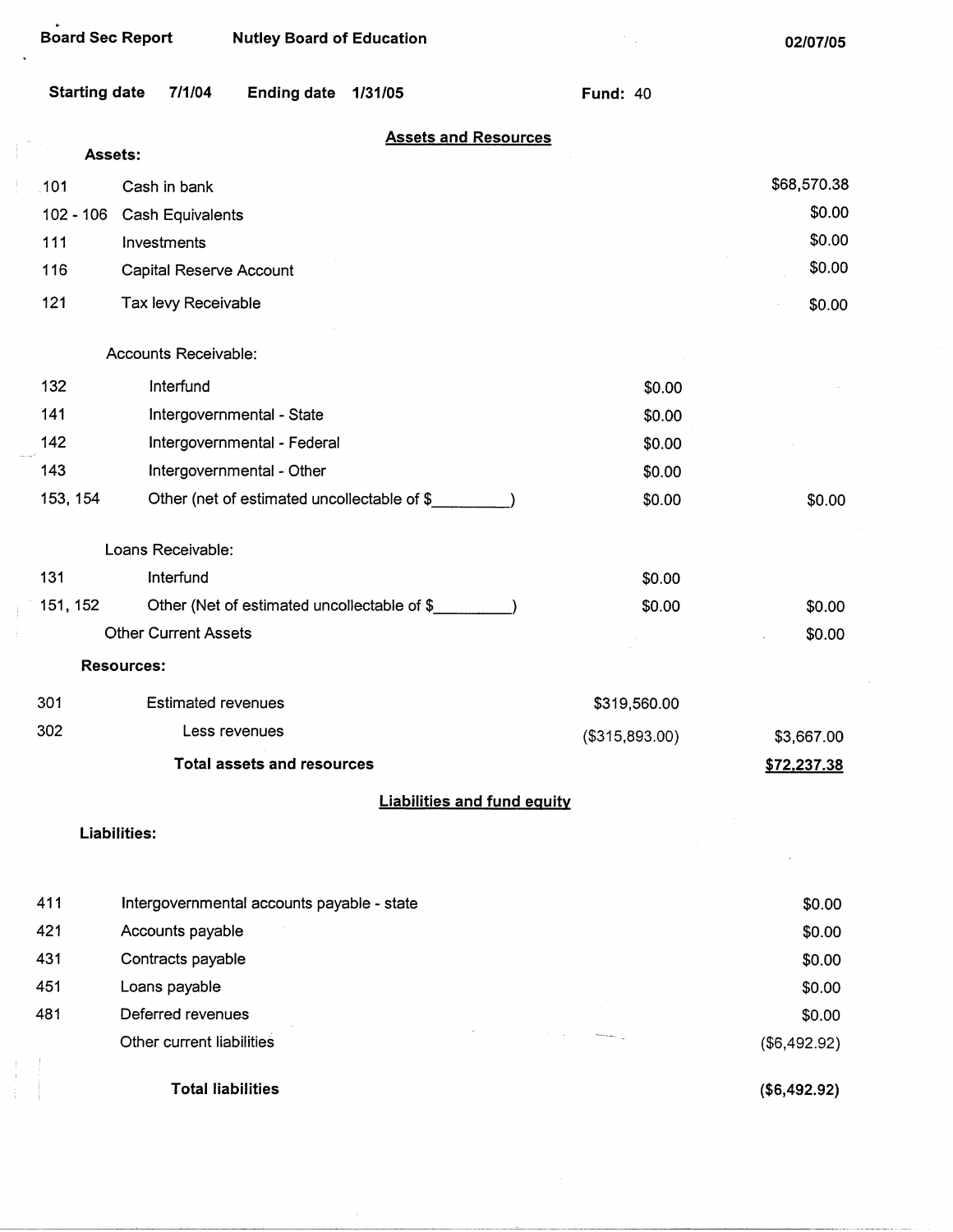| <b>Starting date</b> | 7/1/04         | <b>Ending date</b>                                   | 1/31/05                                                |                 | <b>Fund: 40</b> |                 |
|----------------------|----------------|------------------------------------------------------|--------------------------------------------------------|-----------------|-----------------|-----------------|
| <b>Fund Balance:</b> |                |                                                      |                                                        |                 |                 |                 |
| Appropriated:        |                |                                                      |                                                        |                 |                 |                 |
| 753,754              |                | Reserve for encumbrances                             |                                                        |                 | \$72,236.75     |                 |
| 761                  |                | Capital reserve account - July                       |                                                        |                 | \$0.00          |                 |
| 604                  |                | Add: Increase in capital reserve                     |                                                        |                 | \$0.00          |                 |
| 307                  |                |                                                      | Less: Budgeted w/d from capital reserve eligible costs |                 | \$0.00          |                 |
| 309                  |                | Less: Budgeted w/d from capital reserve excess costs |                                                        |                 |                 | \$0.00          |
| 762                  |                | Adult education programs                             |                                                        |                 | \$0.00          |                 |
| 751,752,76x          | Other reserves |                                                      |                                                        |                 | \$0.00          |                 |
| 601                  | Appropriations |                                                      |                                                        | \$319,560.00    |                 |                 |
| 602                  |                | Less: Expenditures                                   | (\$247,323.50)                                         |                 |                 |                 |
|                      |                | Encumbrances                                         | (\$72,236.75)                                          | (\$319,560.25)  | (\$0.25)        |                 |
|                      |                | Total appropriated                                   |                                                        |                 | \$72,236.50     |                 |
| Unappropriated:      |                |                                                      |                                                        |                 |                 |                 |
| 770                  |                | Fund balance, July 1                                 |                                                        |                 | \$6,493.30      |                 |
| 303                  |                | Budgeted fund balance                                |                                                        |                 | \$0.00          |                 |
|                      |                | <b>Total fund balance</b>                            |                                                        |                 |                 | \$78,729.80     |
|                      |                | Total liabilities and fund equity                    |                                                        |                 |                 | \$72,236.88     |
|                      |                | <b>Recapitulation of Budgeted Fund Balance:</b>      |                                                        |                 |                 |                 |
|                      |                |                                                      |                                                        | <b>Budgeted</b> | <b>Actual</b>   | <b>Variance</b> |
| Appropriations       |                |                                                      |                                                        | \$319,560.00    | \$319,560.25    | (S0.25)         |

| Appropriations                     | \$319,560.00   | \$319,560.25   | (\$0.25)     |
|------------------------------------|----------------|----------------|--------------|
| Revenues                           | (\$319,560.00) | (\$315,893.00) | (\$3,667.00) |
| Subtotal                           | \$0.00         | \$3,667.25     | (\$3,667.25) |
| Change in capital reserve account: |                |                |              |
| Plus - Increase in reserve         | \$0.00         | \$0.00         | \$0.00       |
| Less - Withdrawal from reserve     | \$0.00         | \$0.00         |              |
| Subtotal                           | \$0.00         | \$3,667.25     | (\$3,667.25) |
| Less: Adjustment for prior year    | \$0.00         | \$0.00         |              |
| Budgeted fund balance              | \$0.00         | \$3,667.25     | (\$3,667.25) |

Prepared and submitted by:

**Board Sec Report Nutley Board of Education** 

Board Secretary

~· Date

÷

**02/07/05**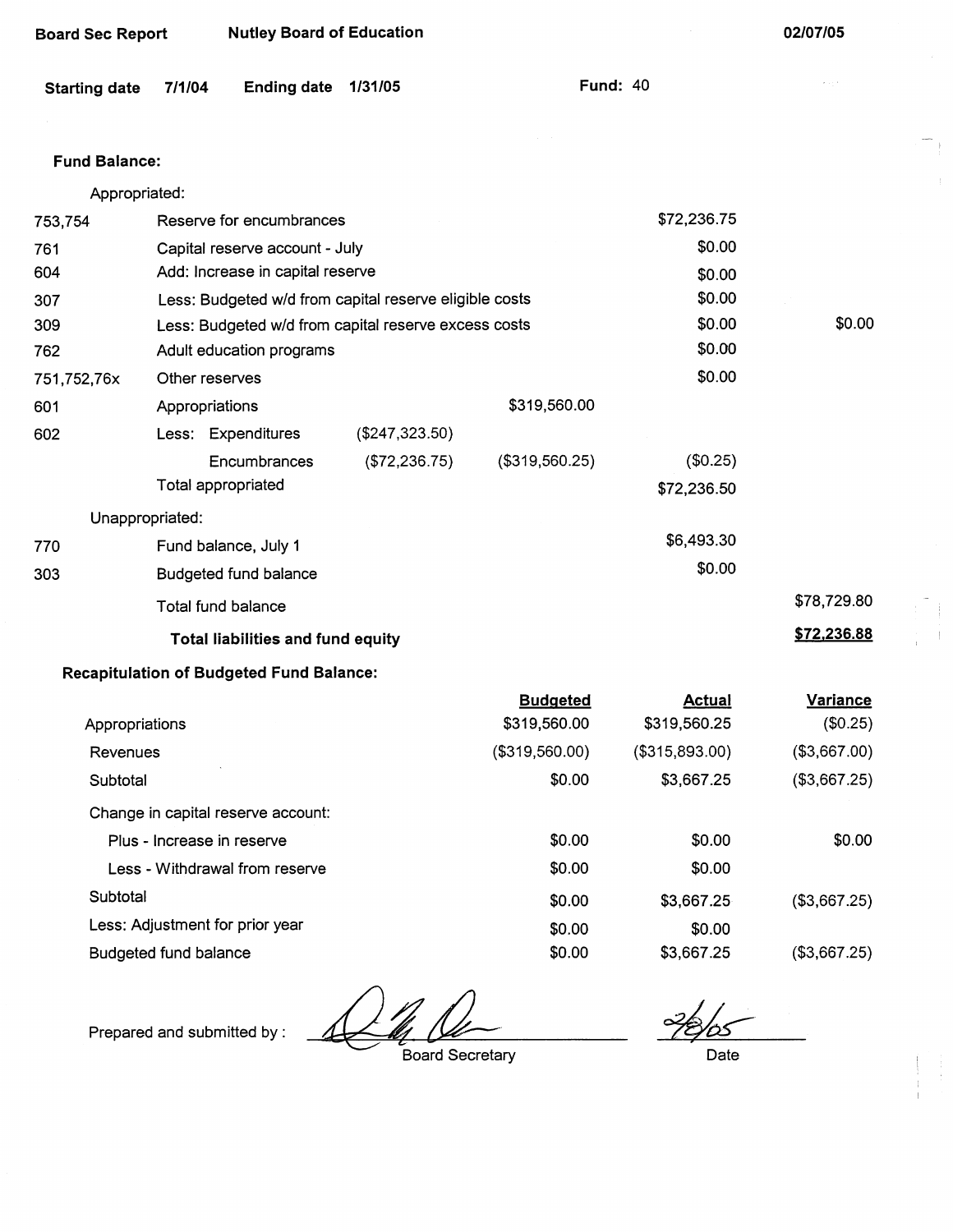,

 $\frac{1}{4}$ 

\$4,051.52 \$29,040.42

**\$33,091.94** 

| DOAIU JEU NEPOIT<br><b>Nutley Doard Of Equeation</b>            |                 | 02/07/05          |
|-----------------------------------------------------------------|-----------------|-------------------|
| <b>Starting date</b><br>7/1/04<br><b>Ending date</b><br>1/31/05 | <b>Fund: 50</b> |                   |
| <b>Assets and Resources</b><br>Assets:                          |                 |                   |
| 101<br>Cash in bank                                             |                 | \$19,826.40       |
| $102 - 106$<br><b>Cash Equivalents</b>                          |                 | \$150.00          |
| 111<br>Investments                                              |                 | \$0.00            |
| 116<br>Capital Reserve Account                                  |                 | \$0.00            |
| 121<br>Tax levy Receivable                                      |                 | \$0.00            |
| Accounts Receivable:                                            |                 |                   |
| 132<br>Interfund                                                | \$0.00          |                   |
| 141<br>Intergovernmental - State                                | \$0.00          |                   |
| 142<br>Intergovernmental - Federal                              | \$0.00          |                   |
| 143<br>Intergovernmental - Other                                | \$0.00          |                   |
| 153, 154<br>Other (net of estimated uncollectable of \$         | (\$1,587.34)    | (\$1,587.34)      |
| Loans Receivable:                                               |                 |                   |
| 131<br>Interfund                                                | \$0.00          |                   |
| 151, 152<br>Other (Net of estimated uncollectable of \$         | \$0.00          | \$0.00            |
| <b>Other Current Assets</b>                                     |                 | \$17,186.29       |
| <b>Resources:</b>                                               |                 |                   |
| 301<br><b>Estimated revenues</b>                                | \$0.00          |                   |
| 302<br>Less revenues                                            | (\$428, 425.40) | $(*428,425.40)$   |
| <b>Total assets and resources</b>                               |                 | $($ \$392,850.05) |
| <b>Liabilities and fund equity</b>                              |                 |                   |
| Liabilities:                                                    |                 |                   |
| 411<br>Intergovernmental accounts payable - state               |                 | \$0.00            |
| 421<br>Accounts payable                                         |                 | \$0.00            |
| 431<br>Contracts payable                                        |                 | \$0.00            |
| 451<br>Loans payable                                            |                 | \$0.00            |

|     | ٠                                          |
|-----|--------------------------------------------|
| 411 | Intergovernmental accounts payable - state |
| 421 | Accounts payable                           |
| 431 | Contracts payable                          |
| 451 | Loans payable                              |
| 481 | Deferred revenues<br>29.1                  |
|     | Other current liabilities                  |
|     |                                            |
|     | <b>Total liabilities</b>                   |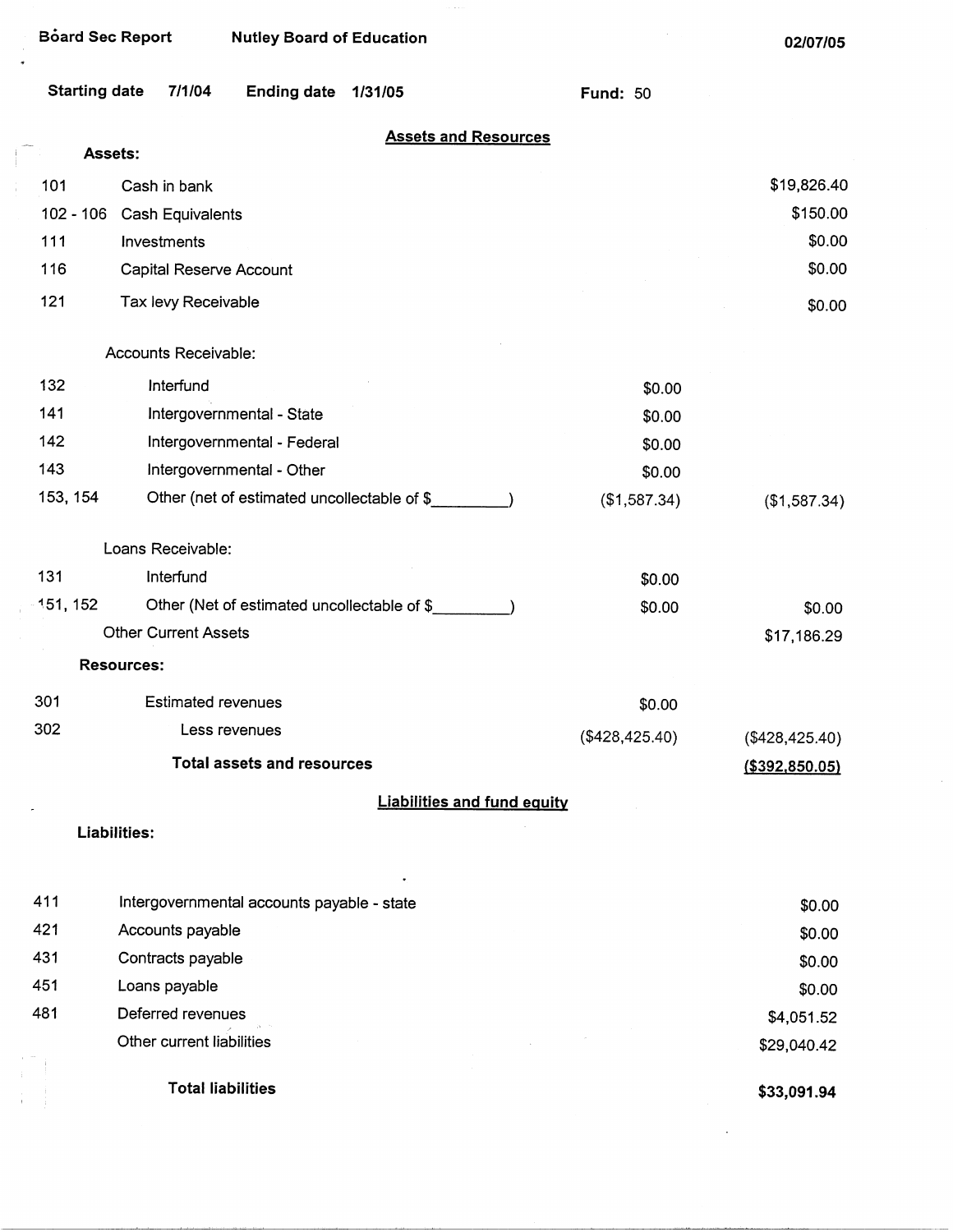| <b>Board Sec Report</b>        |                                | <b>Nutley Board of Education</b>                |                                                        |                             |                                     | 02/07/05                             |
|--------------------------------|--------------------------------|-------------------------------------------------|--------------------------------------------------------|-----------------------------|-------------------------------------|--------------------------------------|
| <b>Starting date</b>           | 7/1/04                         | <b>Ending date</b>                              | 1/31/05                                                |                             | <b>Fund: 50</b>                     | $\sigma_{\rm{jet}}$                  |
| <b>Fund Balance:</b>           |                                |                                                 |                                                        |                             |                                     |                                      |
| Appropriated:                  |                                |                                                 |                                                        |                             |                                     |                                      |
| 753,754                        | Reserve for encumbrances       |                                                 |                                                        |                             | \$218,222.31                        |                                      |
| 761                            | Capital reserve account - July |                                                 |                                                        |                             | \$0.00                              |                                      |
| 604                            |                                | Add: Increase in capital reserve                |                                                        |                             | \$0.00                              |                                      |
| 307                            |                                |                                                 | Less: Budgeted w/d from capital reserve eligible costs |                             | \$0.00                              |                                      |
| 309                            |                                |                                                 | Less: Budgeted w/d from capital reserve excess costs   |                             | \$0.00                              | \$0.00                               |
| 762                            |                                | Adult education programs                        |                                                        |                             | \$0.00                              |                                      |
| 751,752,76x                    | Other reserves                 |                                                 |                                                        |                             | \$0.00                              |                                      |
| 601                            | Appropriations                 |                                                 |                                                        | \$317.50                    |                                     |                                      |
| 602                            |                                | Less: Expenditures                              | (\$425,941.99)                                         |                             |                                     |                                      |
|                                | Total appropriated             | Encumbrances                                    | (\$218,539.81)                                         | (\$644,481.80)              | $(\$644, 164.30)$<br>(\$425,941.99) |                                      |
| Unappropriated:                |                                |                                                 |                                                        |                             |                                     |                                      |
| 770                            |                                | Fund balance, July 1                            |                                                        |                             | \$0.00                              |                                      |
| 303                            |                                | Budgeted fund balance                           |                                                        |                             | \$0.00                              |                                      |
|                                | Total fund balance             |                                                 |                                                        |                             |                                     | $(\$425,941.99)$                     |
|                                |                                | <b>Total liabilities and fund equity</b>        |                                                        |                             |                                     | ( \$392, 850.05)                     |
|                                |                                | <b>Recapitulation of Budgeted Fund Balance:</b> |                                                        |                             |                                     |                                      |
| Appropriations                 |                                |                                                 |                                                        | <b>Budgeted</b><br>\$317.50 | <b>Actual</b><br>\$644,481.80       | <b>Variance</b><br>$(\$644, 164.30)$ |
| Revenues                       |                                |                                                 |                                                        | \$0.00                      | (\$428, 425.40)                     | \$428,425.40                         |
| Subtotal                       |                                |                                                 |                                                        | \$317.50                    | \$216,056.40                        | (\$215,738.90)                       |
|                                |                                | Change in capital reserve account:              |                                                        |                             |                                     |                                      |
| Plus - Increase in reserve     |                                |                                                 | \$0.00                                                 | \$0.00                      | \$0.00                              |                                      |
| Less - Withdrawal from reserve |                                |                                                 |                                                        | \$0.00                      | \$0.00                              |                                      |
| Subtotal                       |                                |                                                 |                                                        | \$317.50                    | \$216,056.40                        | (\$215,738.90)                       |
|                                |                                | Less: Adjustment for prior year                 |                                                        | (\$317.50)                  | (\$317.50)                          |                                      |
| Budgeted fund balance          |                                |                                                 | \$0.00                                                 | \$215,738.90                | (\$215,738.90)                      |                                      |

Д

Prepared and submitted by :

Board Secretary

 $\frac{2}{2}$ Date

 $\hat{\mathcal{A}}$ 

٦,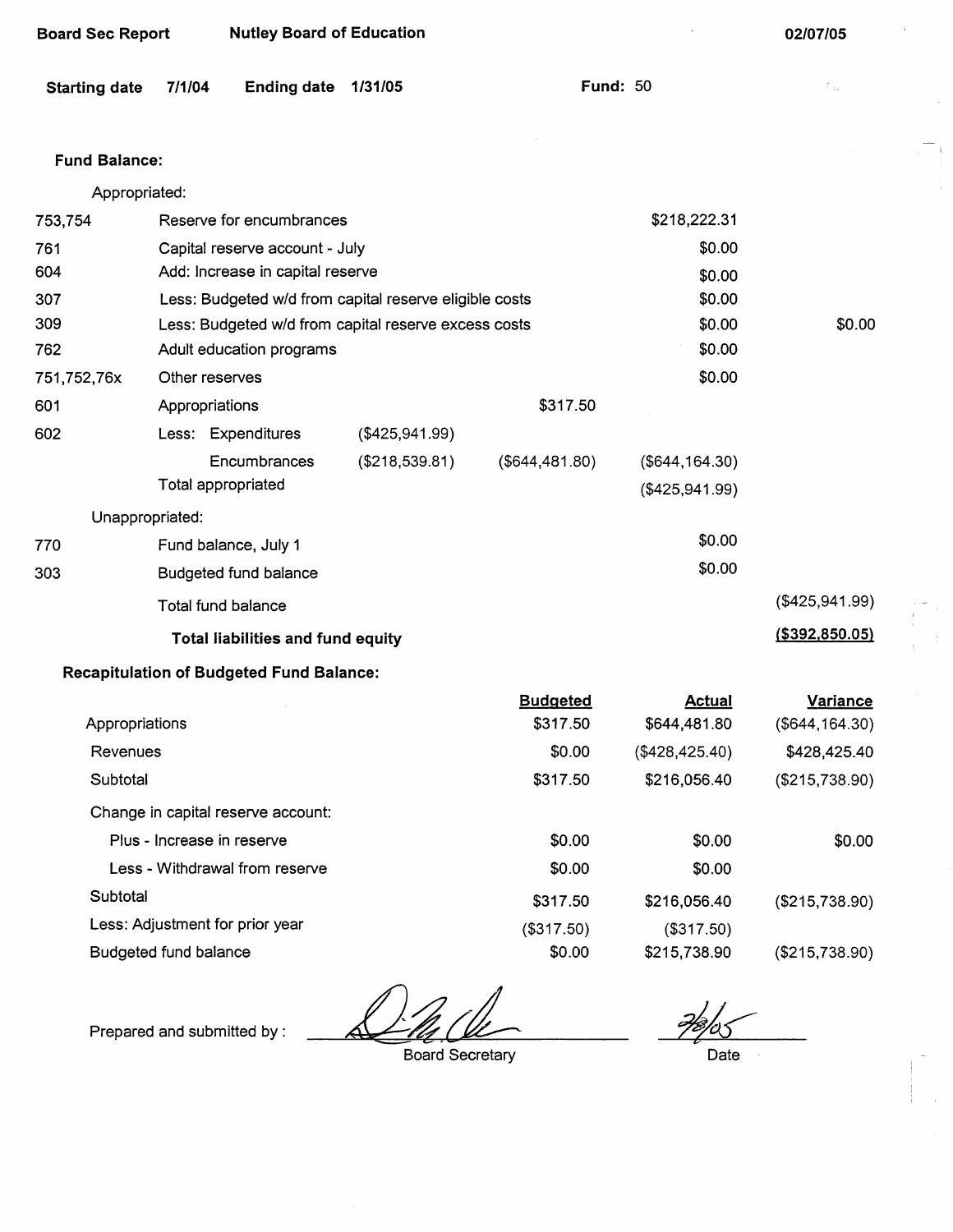$\frac{1}{2}$ 

| <b>Starting date</b> | 7/1/04<br><b>Ending date</b><br>1/31/05     | <b>Fund: 55</b> |                        |
|----------------------|---------------------------------------------|-----------------|------------------------|
|                      | <b>Assets and Resources</b><br>Assets:      |                 |                        |
| 101                  | Cash in bank                                |                 | \$124,452.09           |
| $102 - 106$          | Cash Equivalents                            |                 | \$500.00               |
| 111                  | Investments                                 |                 | \$0.00                 |
| 116                  | Capital Reserve Account                     |                 | \$0.00                 |
| 121                  | Tax levy Receivable                         |                 | \$0.00                 |
|                      | Accounts Receivable:                        |                 |                        |
| 132                  | Interfund                                   | \$38,836.94     |                        |
| 141                  | Intergovernmental - State                   | \$0.00          |                        |
| 142                  | Intergovernmental - Federal                 | \$0.00          |                        |
| 143                  | Intergovernmental - Other                   | \$0.00          |                        |
| 153, 154             | Other (net of estimated uncollectable of \$ | \$0.00          | \$38,836.94            |
|                      | Loans Receivable:                           |                 |                        |
| 131                  | Interfund                                   | \$0.00          |                        |
| . 151, 152           | Other (Net of estimated uncollectable of \$ | \$0.00          | \$0.00                 |
|                      | <b>Other Current Assets</b>                 |                 | \$0.00                 |
|                      | <b>Resources:</b>                           |                 |                        |
| 301                  | <b>Estimated revenues</b>                   | \$0.00          |                        |
| 302                  | Less revenues                               | (\$317,129.58)  | (\$317,129.58)         |
|                      | <b>Total assets and resources</b>           |                 | (\$153,340.55)         |
|                      | <b>Liabilities and fund equity</b>          |                 |                        |
|                      | Liabilities:                                |                 |                        |
| 411                  | Intergovernmental accounts payable - state  |                 |                        |
| 421                  | Accounts payable                            |                 | \$0.00                 |
| 431                  | Contracts payable                           |                 | \$0.00                 |
| 451                  | Loans payable                               |                 | \$0.00                 |
| 481                  | Deferred revenues                           |                 | \$0.00                 |
|                      | Other current liabilities                   |                 | \$0.00<br>\$241,993.34 |
|                      | <b>Total liabilities</b>                    |                 | \$241,993.34           |